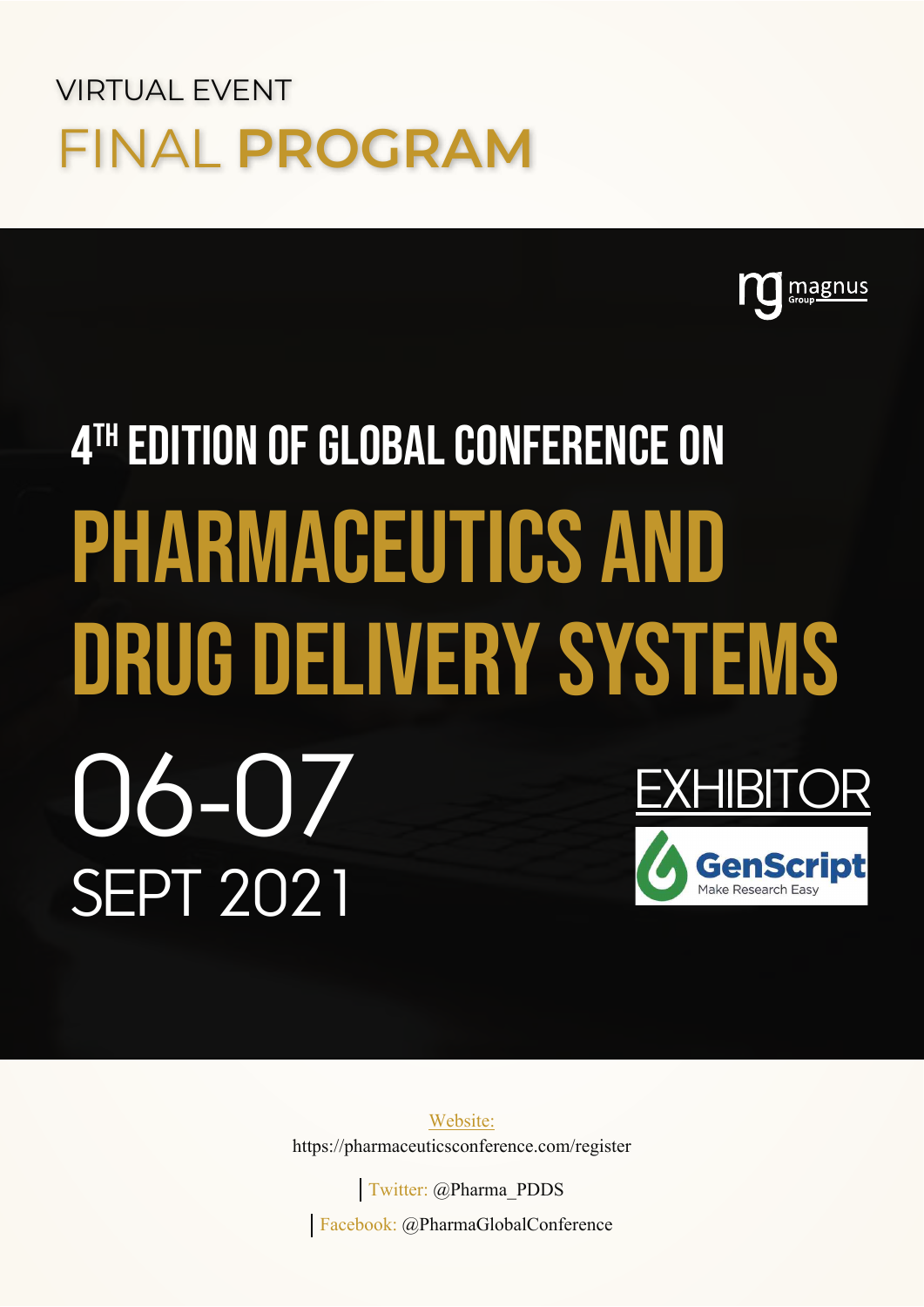**DAY 01- 06 SEPT**

| <b>GMT</b><br>Timings   | Local<br>Timings              |                                                                                                                               |
|-------------------------|-------------------------------|-------------------------------------------------------------------------------------------------------------------------------|
| 10:00-10:10             |                               | <b>Opening Ceremony</b>                                                                                                       |
| Argentina               |                               | <b>Chair: Hector M Alvarez</b> , National University of Patagonia San Juan Bosco,                                             |
|                         | <b>Keynote Presentations</b>  |                                                                                                                               |
|                         |                               | 10:10-10:50 12:10-12:50 Title: Probiotic cellulose: A new biomaterial for antibiotic-<br>free therapy of bacterial infections |
|                         |                               | Jose M Dominguez Vera, University of Granada, Spain                                                                           |
| $10:50 - 11:30$         | 18:50-19:30                   | Title: The potential of laccase produced from fungi for<br>biotransformation of polycyclic aromatic hydrocarbons              |
|                         |                               | Tony Hadibarata, Curtin University Malaysia, Malaysia                                                                         |
| 11:30-12:10 08:30-09:10 |                               | Title: Bioengineering Oleaginous rhodococcus as bacterial<br>biofactories for oil-related compounds production                |
|                         |                               | Hector M Alvarez, National University of Patagonia San<br>Juan Bosco, Argentina                                               |
| 12:10-12:50             | 14:10-14:50                   | Title: Biocatalytic membrane reactors towards process<br>intensification in biocatalysis and biorefinery                      |
|                         |                               | Rosalinda Mazzei, National Research Council, ITM-CNR, Italy                                                                   |
| <b>Exhibitor</b>        |                               |                                                                                                                               |
|                         |                               | 12:50-13:05 14:50-15:05 Genscript, Netherlands                                                                                |
|                         | <b>Poster Presentations I</b> |                                                                                                                               |
|                         |                               | 13:05-13:15 22:05-22:15 Title: Raspberry ketone production from glucose by<br>metabolic engineered Escherichia coli           |
|                         |                               | Shunsuke Masuo, University of Tsukuba, Japan                                                                                  |
|                         | 13:15-13:25 22:15-22:25       | Title: Identification of non-conventional<br>p-hydroxybenzoate hydroxylase family proteins                                    |
|                         |                               | Nozomi Katsuki, University of Tsukuba, Japan                                                                                  |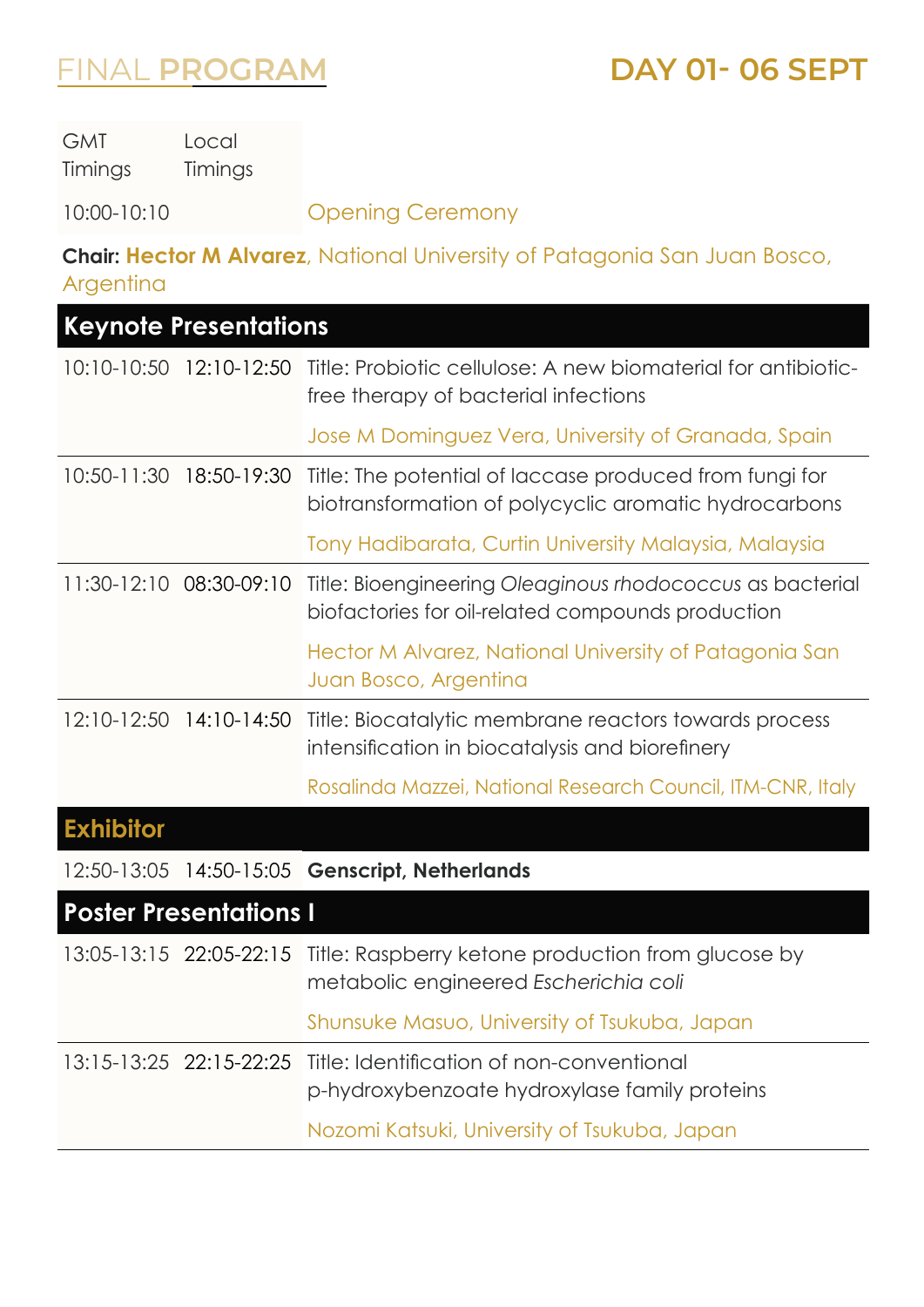|                           |                         | 13:25-13:35 18:55-19:05 Title: Sortase a mediated peptide recruitment as a<br>potential anti-virulence treatment for Staphylococcus<br><i>aureus</i> infection |
|---------------------------|-------------------------|----------------------------------------------------------------------------------------------------------------------------------------------------------------|
|                           |                         | Poonam Kumari, National Institute of Pharmaceutical<br>Education & Research (NIPER), India                                                                     |
| <b>Oral Presentations</b> |                         |                                                                                                                                                                |
|                           | 13:35-13:55 22:35-22:55 | Title: Numerical simulation on the effects of fish's body<br>thickness and head swing motion on its swimming<br>performance                                    |
|                           |                         | Shuhei Yoshida, Kyoto Institute of Technology, Japan                                                                                                           |
|                           | 13:55-14:15 22:55-23:15 | Title: Fundamental study on the airflow in the patient-<br>specific lung models by AcuSolve                                                                    |
|                           |                         | Mako Uchio, Kyoto Institute of Technology, Japan                                                                                                               |
|                           | 14:15-14:35 22:15-22:35 | Title: The role of 3D printing and bioprinting in<br>engineering a bioartificial pancreas for regenerative<br>medicine in diabetes                             |
|                           |                         | Jia Min Lee, Nanyang Technological University, Singapore                                                                                                       |
|                           | 14:35-14:55 20:05-20:25 | Title: Green synthetic biology for sustainable production<br>of food, feed, advance biomaterials, and personal care<br>ingredients                             |
|                           |                         | Santanu Dasgupta, Reliance Industries Ltd., India                                                                                                              |
|                           | 14:55-15:15 15:55-16:15 | Title: Improvement of saffron 'Crocus sativus L.' by plant<br>biotechnology                                                                                    |
|                           |                         | Mohammed Amine Serghini, Ibn Zohr University, Morocco                                                                                                          |
|                           | 15:15-15:35 17:15-17:35 | Title: Assignment of sigma factors of RNA polymerase<br>to promoters by in vivo and in vitro systems in<br>Rhodococcus sp.                                     |
|                           |                         | Hana Dostalova, Institute of Microbiology of the CAS,<br><b>Czech Republic</b>                                                                                 |
| 15:35-15:55 16:35-16:55   |                         |                                                                                                                                                                |
|                           |                         | Title: Improving bioprocesses by using adaptation<br>strategies of Rhodococcus                                                                                 |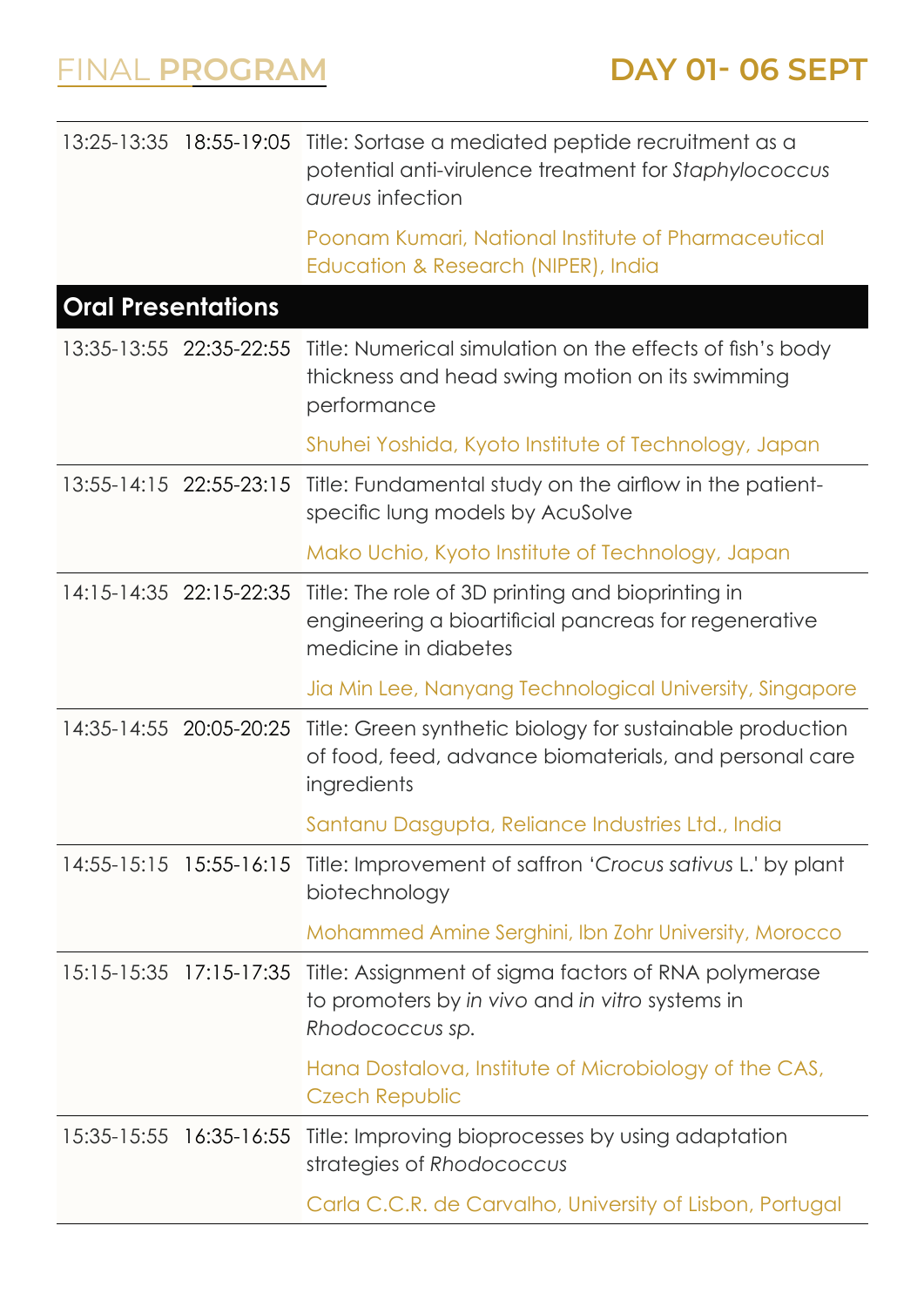|             |                                | 15:55-16:15 12:55-13:15 Title: Cassava peel an unexplored lignocellulosic residue<br>for the xyloooligosaccharides production: Potential<br>pretreatments          |
|-------------|--------------------------------|--------------------------------------------------------------------------------------------------------------------------------------------------------------------|
|             |                                | Cristiano Jose de Andrade, Federal University of Santa<br>Catarina (UFSC), Brazil                                                                                  |
|             | 16:15-16:35  18:15-18:35       | Title: Influence of photobiomodulation at 830 nm on<br>proliferation and differentiation in diabetic wounded<br>human skin fibroblast cells                        |
|             |                                | Olajumoke Oyebode, University of Johannesburg<br>Doornfontein, South Africa                                                                                        |
|             | <b>Poster Presentations II</b> |                                                                                                                                                                    |
|             |                                | 16:35-16:45 18:35-18:45 Title: Monitoring of clonal fidelity of highbush blueberry<br>cultures propagated by axillary and adventitious shoots                      |
|             |                                | Marzena Mazurek, University of Rzeszow, Poland                                                                                                                     |
|             | 16:45-16:55 17:45-17:55        | Title: Post-transcriptional control in the regulation of<br>bioplastics synthesis                                                                                  |
|             |                                | Alexandra Peregrina, NOVA University Lisbon, Portugal                                                                                                              |
| 16:55-17:05 | 18:55-19:05                    | Title: Newly isolated microalgae as immunostimulants for<br>rainbow trout (Oncorhynchus mykiss)                                                                    |
|             |                                | Timea Ottilia KOBORI, Bay Zoltan Nonprofit Ltd. for<br>Applied Research, Hungary                                                                                   |
|             |                                | 17:05-17:15 20:05-20:15 Title: Optimum magnetic navigation of nanoparticles<br>inside the human carotid                                                            |
|             |                                | <b>Ioannis E. Sarris, University of West Attica, Greece</b>                                                                                                        |
|             | 17:15-17:25 19:15-19:25        | Title: Nutritional and phytochemical profile of<br>pomegranate ("Wonderful variety") peel and its effects<br>on hepatic oxidative stress and metabolic alterations |
|             |                                | Chika Ifeanyi Chukwuma, Central University of<br><b>Technology, South Africa</b>                                                                                   |
|             | 17:25-17:35 19:25-19:35        | Title: Rhodococcus spp. interactions with metals:<br>Resistance mechanisms and bioconversion into metal-<br>based nanomaterials                                    |
|             |                                | Martina Cappelletti, University of Bologna, Italy                                                                                                                  |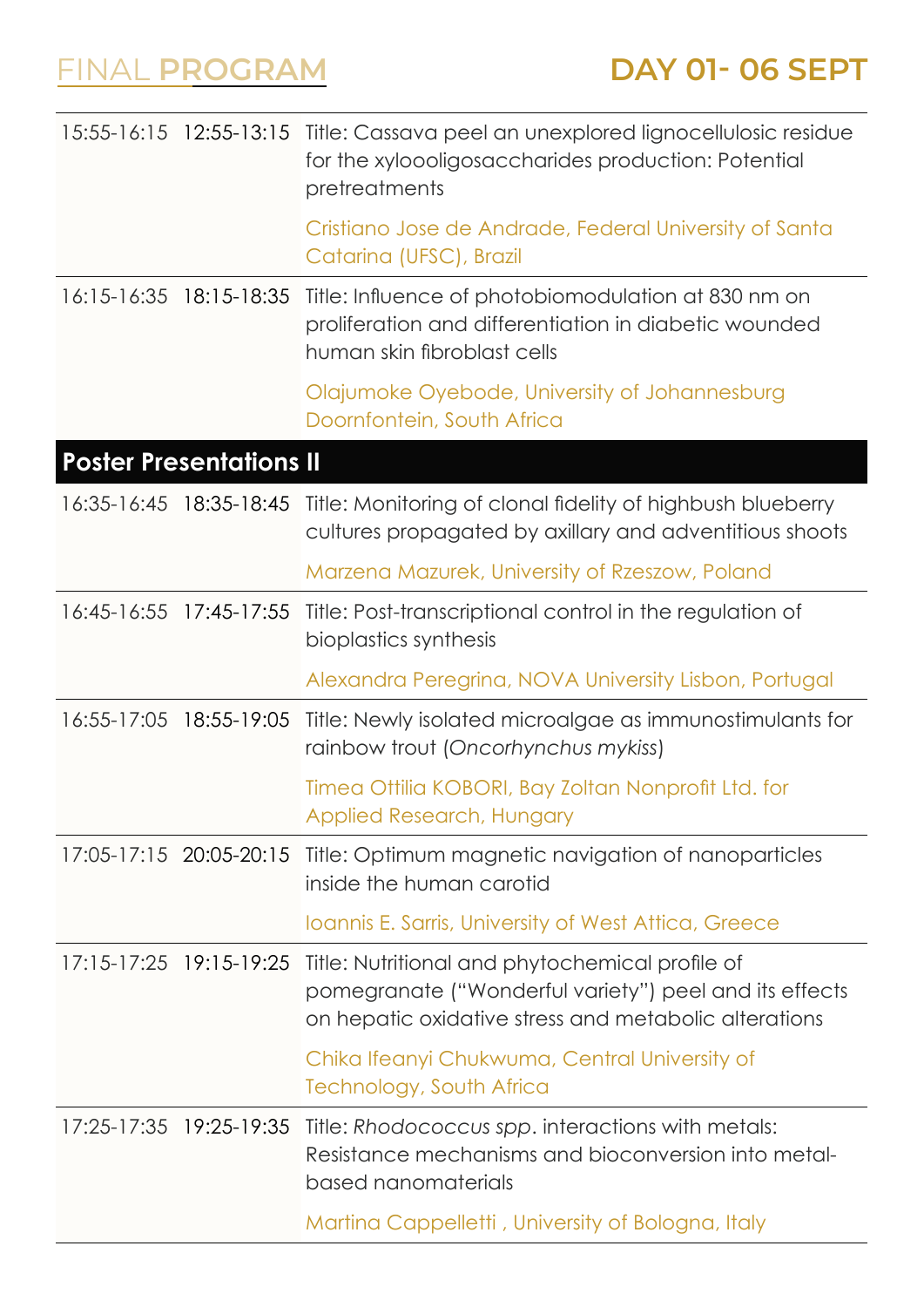| <b>END of Day 1</b>     |                                                                                                                                                                         |  |
|-------------------------|-------------------------------------------------------------------------------------------------------------------------------------------------------------------------|--|
|                         | Monika Stanciauskaite, Lithuanian University of Health<br>Sciences, Lithuania                                                                                           |  |
| 17:55-18:05 20:55-21:05 | Title: Ophthalmic in situ gels with balsam poplar buds<br>extract: Formulation, rheological characterisation and<br>quality evaluation                                  |  |
|                         | Katarzyna Strus, University of Rzeszow, Poland                                                                                                                          |  |
| 17:45-17:55 19:45-19:55 | Title: Functional analysis of mycobacterial two-<br>component signal transduction systems 6236/6238<br>of Mycobacterium smegmatis with the use BIOLOG<br>OmniLog System |  |
|                         | Florin Borcan, University of Medicine and Pharmacy,<br>Romania                                                                                                          |  |
|                         | 17:35-17:45 20:35-20:45 Title: Affinity effects on the release of genetic material<br>from polyether-urethane particles                                                 |  |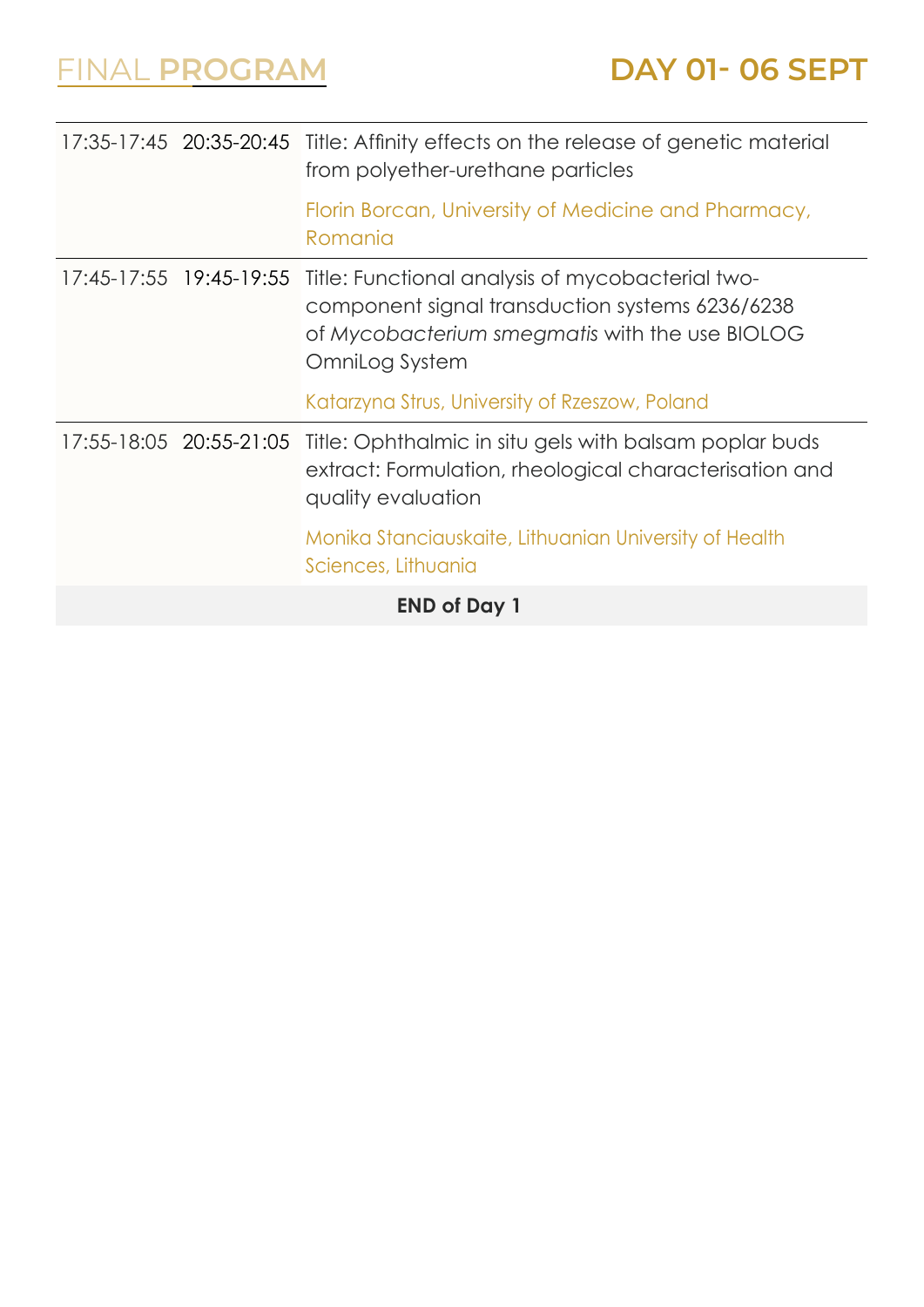#### FINAL **PROGRAM DAY 02- 07 SEPT**

GMT Timings Local Timings

**Moderator: Rosalinda Mazzei,** National Research Council, ITM-CNR, Italy

| <b>Keynote Presentations</b> |                         |                                                                                                                                                               |
|------------------------------|-------------------------|---------------------------------------------------------------------------------------------------------------------------------------------------------------|
| 10:00-10:40                  | 12:00-12:40             | Title: Strategy in crystallization process to ensure solid<br>state stability of drug substance                                                               |
|                              |                         | Marino Nebuloni, Parma University, Italy                                                                                                                      |
| $10:40 - 11:20$              | 12:40-13:20             | Title: Drying techniques to stabilize nanotechnology                                                                                                          |
|                              |                         | Francesca Selmin, University of Milan, Italy                                                                                                                  |
| $11:20-12:00$                | 13:20-14:00             | Title: Modification of peptides to increase their cellular<br>uptake                                                                                          |
|                              |                         | Zoltan Banoczi, Institute of Chemistry, Eotvos Lorand<br>University, Hungary                                                                                  |
| 12:00-12:40                  | 13:00-13:40             | Title: Synthesis and characterization of biosynthetic<br>cellulose based hydrogels with the potential wound<br>dressing applications to tackle chronic wounds |
|                              |                         | Abhishek Gupta, University of Wolverhampton, Walsall<br>Campus, UK                                                                                            |
|                              | 12:40-13:20 09:40-10:20 | Title: Snake and scorpion venom as a source for drugs to<br>treat cancer and central nervous system diseases                                                  |
|                              |                         | Leo K Iwai, Butantan Institute, Brazil                                                                                                                        |
| <b>Oral Presentations</b>    |                         |                                                                                                                                                               |
|                              |                         | 13:20-13:40 23:20-23:40 Title: In vitro anticancer screening of crude plant polar<br>extracts                                                                 |
|                              |                         | Janice Mani, Central Queensland University, Australia                                                                                                         |
|                              | 13:40-14:00 16:40-17:00 | Title: Crystallization Process of API (Active                                                                                                                 |
|                              |                         | Pharmaceutical Ingredients) for Dosage form Design                                                                                                            |
|                              |                         | Md Abdur Rashid, King Khalid University, Abha, Saudi<br>Arabia                                                                                                |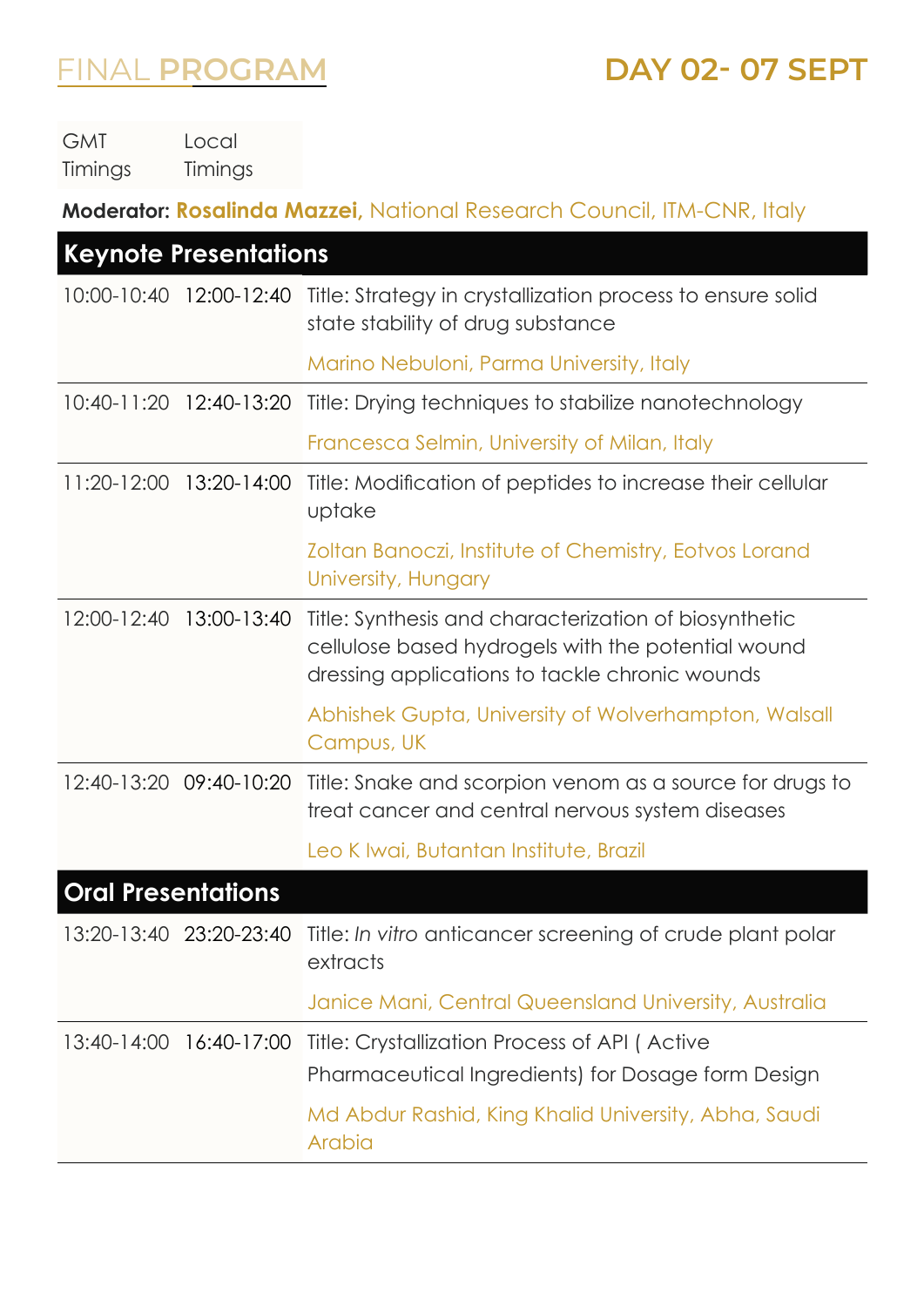|                                           |                         | 14:00-14:20 16:00-16:20 Title: In vitro pharmacokinetics of topically applied<br>compounds from various formulations across porcine skin                        |
|-------------------------------------------|-------------------------|-----------------------------------------------------------------------------------------------------------------------------------------------------------------|
|                                           |                         | Armorel Diane van Eyk, University of the Witwatersrand,<br>South Africa                                                                                         |
|                                           | 14:20-14:40 17:20-17:40 | Title: Experimental design of ciprofloxacin HCI-loaded<br>nanoparticle formulation for an enhanced antimicrobial activity                                       |
|                                           |                         | Ozge Esim, Ankara University, Turkey                                                                                                                            |
|                                           | 14:40-15:00 11:40-12:00 | Title: Enzymatic production of xylooligosacharides (XOS)<br>from Nothofagus pumilio sawdust                                                                     |
|                                           |                         | Luciana Lehuede, University of Chile, Chile                                                                                                                     |
| 15:00-15:20                               | 17:00-17:20             | Title: Synchronization between peripheral circadian<br>clock and feeding-fasting cycles in microfluidic device<br>sustains oscillatory pattern of transcriptome |
|                                           |                         | Onelia Gagliano, University of Padova, Italy                                                                                                                    |
|                                           | 15:20-15:40 20:50-21:10 | Title: Boosting oral bioavailability though solid lipid<br>nanoparticle approach                                                                                |
|                                           |                         | Bhupendra Gopalbhai Prajapati, Shree S.K. Patel College<br>of Pharmaceutical Education and Research, India                                                      |
| 15:40-16:00 20:10-20:30                   |                         | Title: Application of Camellia sinensis (L.) Kuntze in<br>traditional medicine and virus control                                                                |
|                                           |                         | Mansureh Ghavamm, University of Kashan, Iran                                                                                                                    |
| 16:00-16:20 18:00-18:20                   |                         | Title: Design and formulation of doxycycline polymeric<br>nanoparticles and testing antitumor and antiangiogenic<br>activity in mouse colon cancer model        |
|                                           |                         | Sawsan Zaitone, Suez Canal University, Egypt                                                                                                                    |
|                                           | 16:20-16:40 13:20-13:40 | Title: Mechanistic Insights into side effects of Troglitazone<br>and Rosiglitazone using a novel inverse molecular<br>docking approach                          |
|                                           |                         | Katarina Kores, University of Maribor, Slovenia                                                                                                                 |
| 16:40-17:00                               | 18:40-19:00             | Title: Amelioration effect of black seed oil against high-fat<br>diet-induced obesity in rats through Nrf2/HO-1 pathway                                         |
|                                           |                         | Nada Fawzy Abo EL-Magd, Mansoura University, Egypt                                                                                                              |
| <b>Thanking Note and Closing Ceremony</b> |                         |                                                                                                                                                                 |